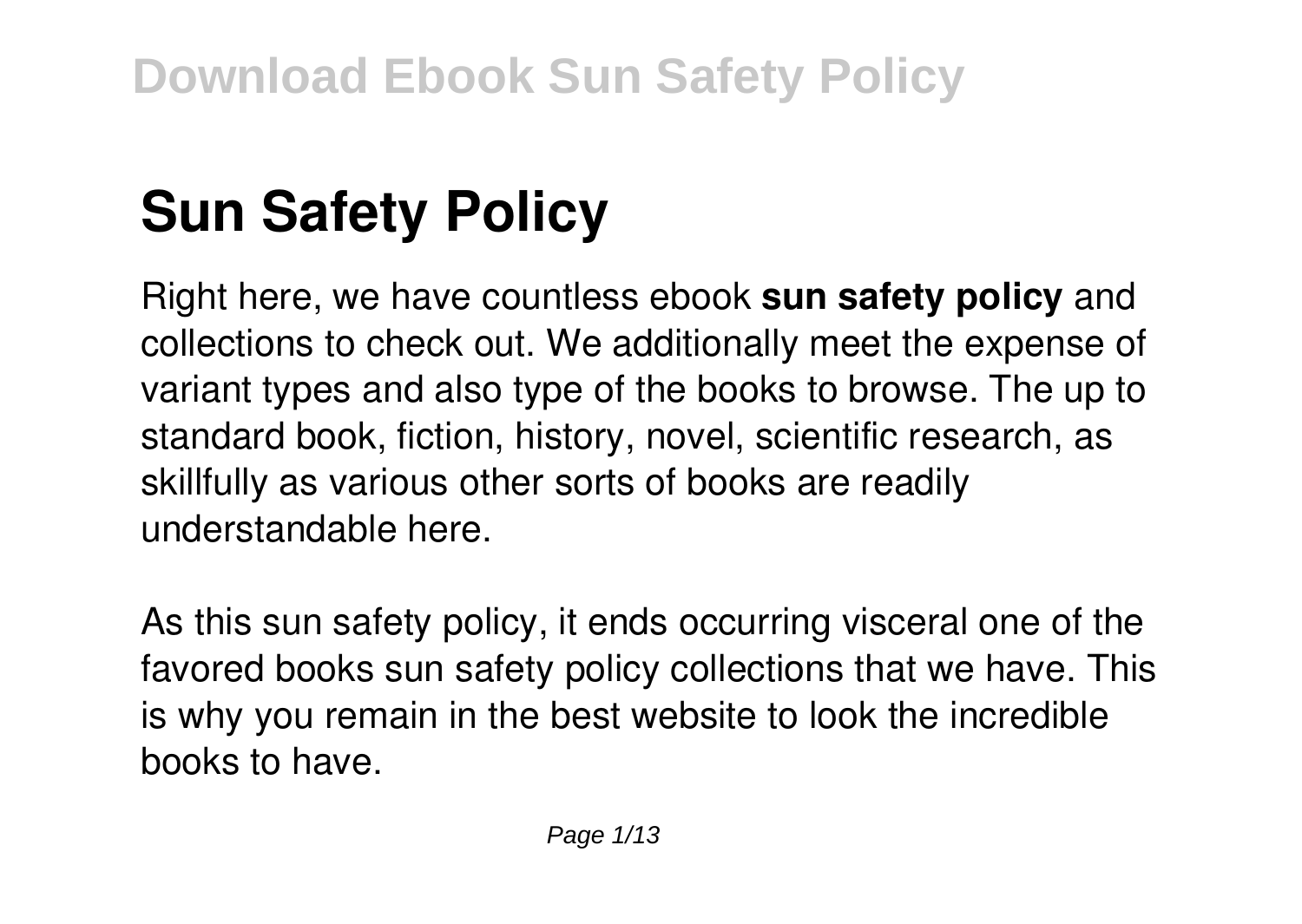*CATCHing on to Sun Safety with MD Anderson's Sunbeatables™ Preschool Program Sun Safety George The Sun Safe Superstar - Book Animation* Sun Safe Play Everyday! Despicable Me 2 Sun Safety Campaign Sun Safety ABC's with Dr. Turtle

Sun Safety - Ways to protect yourself against skin cancer (3min 48sec) Storytime Pup Children's Book Read Aloud: Sun, Sun. Stories for Kids. *Sun Safety Activities for Out of School Care Providers: Ray and the Sunbeatables® Screen Me Camp Sun Safety Sing-A-Long with the Fuddles* Why Should You Wear Sunscreen? | Body Science for Kids Sun Protection: Fact or Fiction Sun Safety Tips for Skin Cancer Awareness Month China: Power and Prosperity -- Watch the full documentary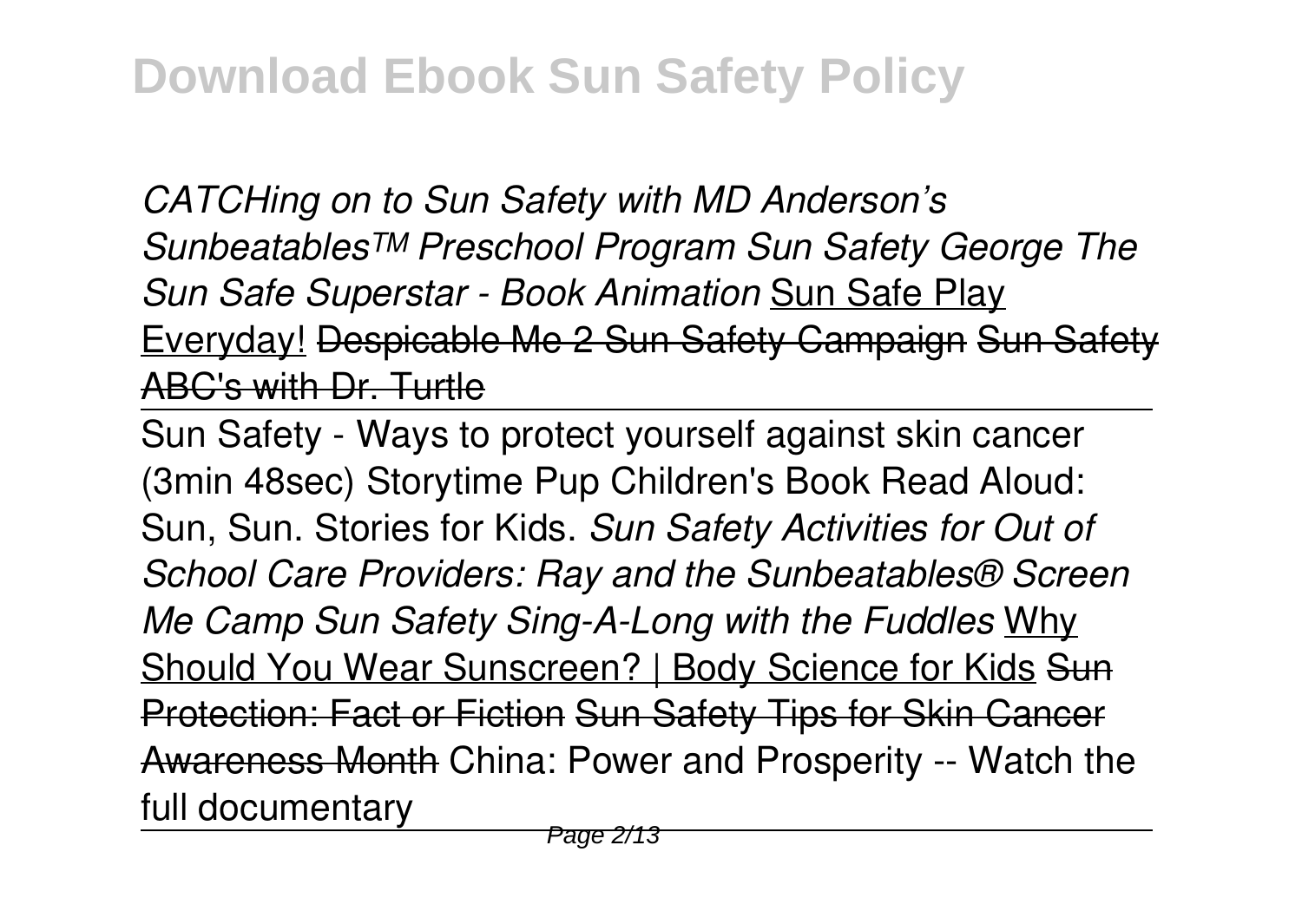Sun Tzu - The Art of War Explained In 5 Minutes Sun Safety Outdoor Kids Sun Safety Code *Growing Safely - Sun Safety Kevin and Ash | 26-October-20* **The Green Book: Guide to Freedom (Full Episode)** *Sun Safety Policy* A good sun protection policy should: provide or encourage participants and officials to wear sun-protective clothing ( as part of the team uniform and during training sessions) by covering as much skin as possible. promote the use of SPF30 (or higher) broad-spectrum, water-resistant sunscreen.

*Sun protection policies - SunSmart*

Sun safety will be promoted through working with parents, staff and the wider community to improve our understanding and provision to avoid the harmful effects of too much Page 3/13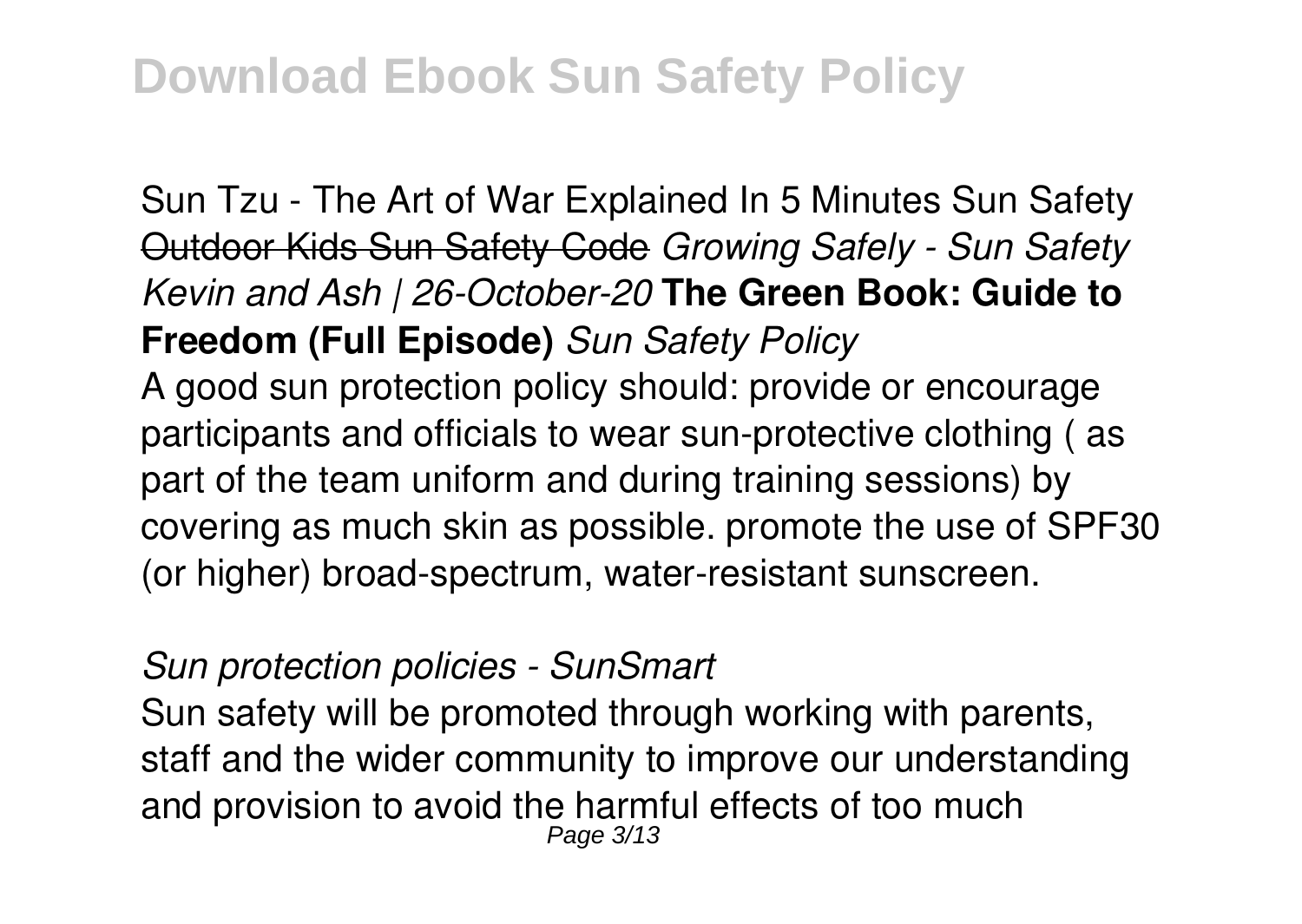exposure to UV. Staff should always act as a positive role model and set a good example by seeking shade whenever possible, wearing appropriate clothing and applying sunscreen.

*Sun Protection Policy | Truly Scrumptious Early Years ...* Sun safety policies. Last updated on 26 June 2018. Ref: 1643 School types: All · School phases: All Use these examples of sun safety policies from primary, secondary and special schools to help you create your own. Article tools. Print; Save for later ...

*Sun safety policies | The Key for School Leaders* Children are cared for throughout the year and every season Page 4/13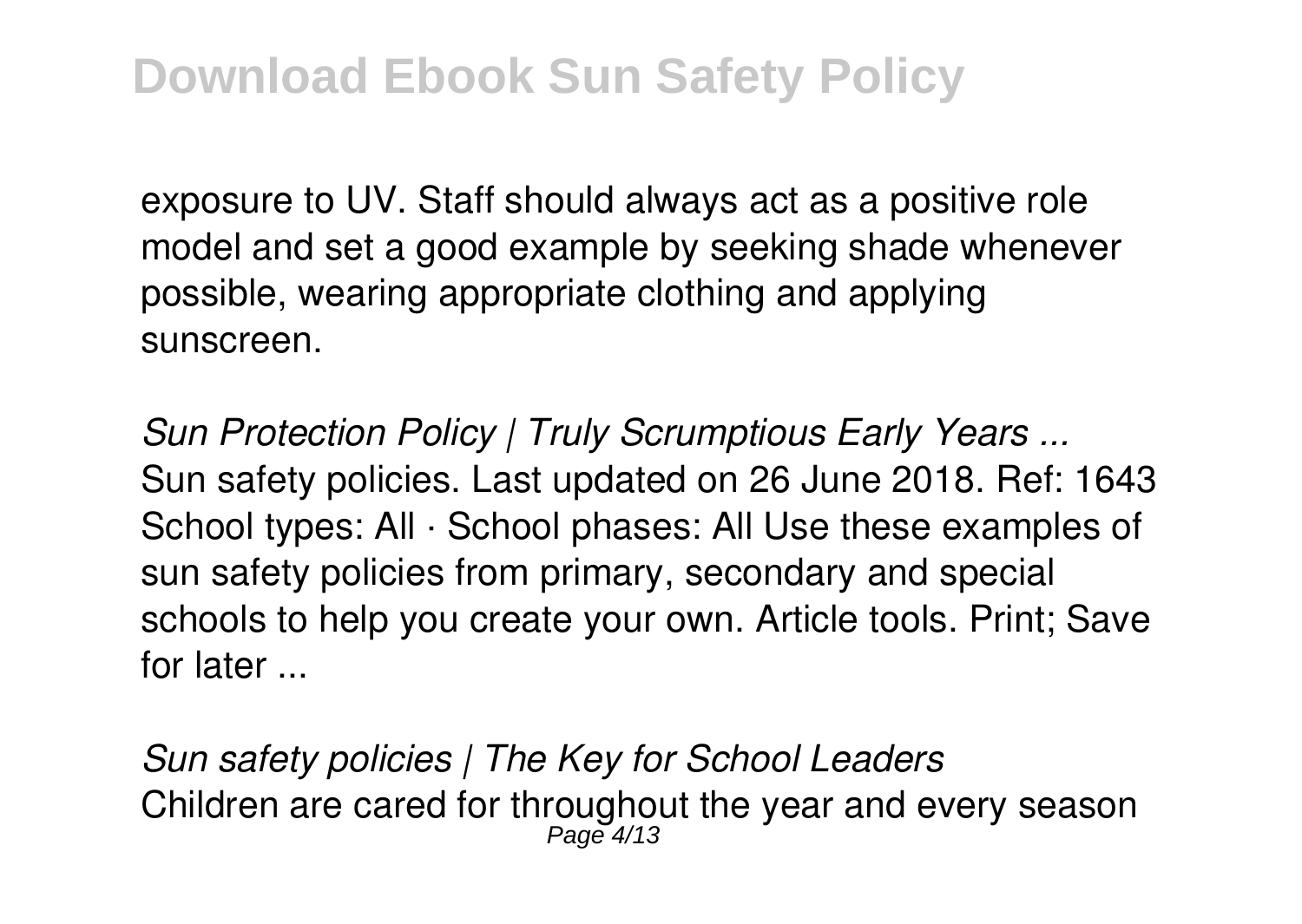presents its own challenges: during the summer practitioners must consider sun safety. It is good practice to ask parents for a labelled bottle of sun cream early in the year along with a cap or sunhat which can be stored in the provision ready for the warmer weather.

### *Sun Safety for Children - Childcare.co.uk*

Sun Safety Policy Excessive sun exposure can have an immediate negative impact on performance and hydration, and can cause painful sunburn. Exposure to the sun's ultraviolet (UV) radiation also increases the risk of skin damage and skin cancer. About 1600 Australians die every year from skin cancer yet it is a preventable disease.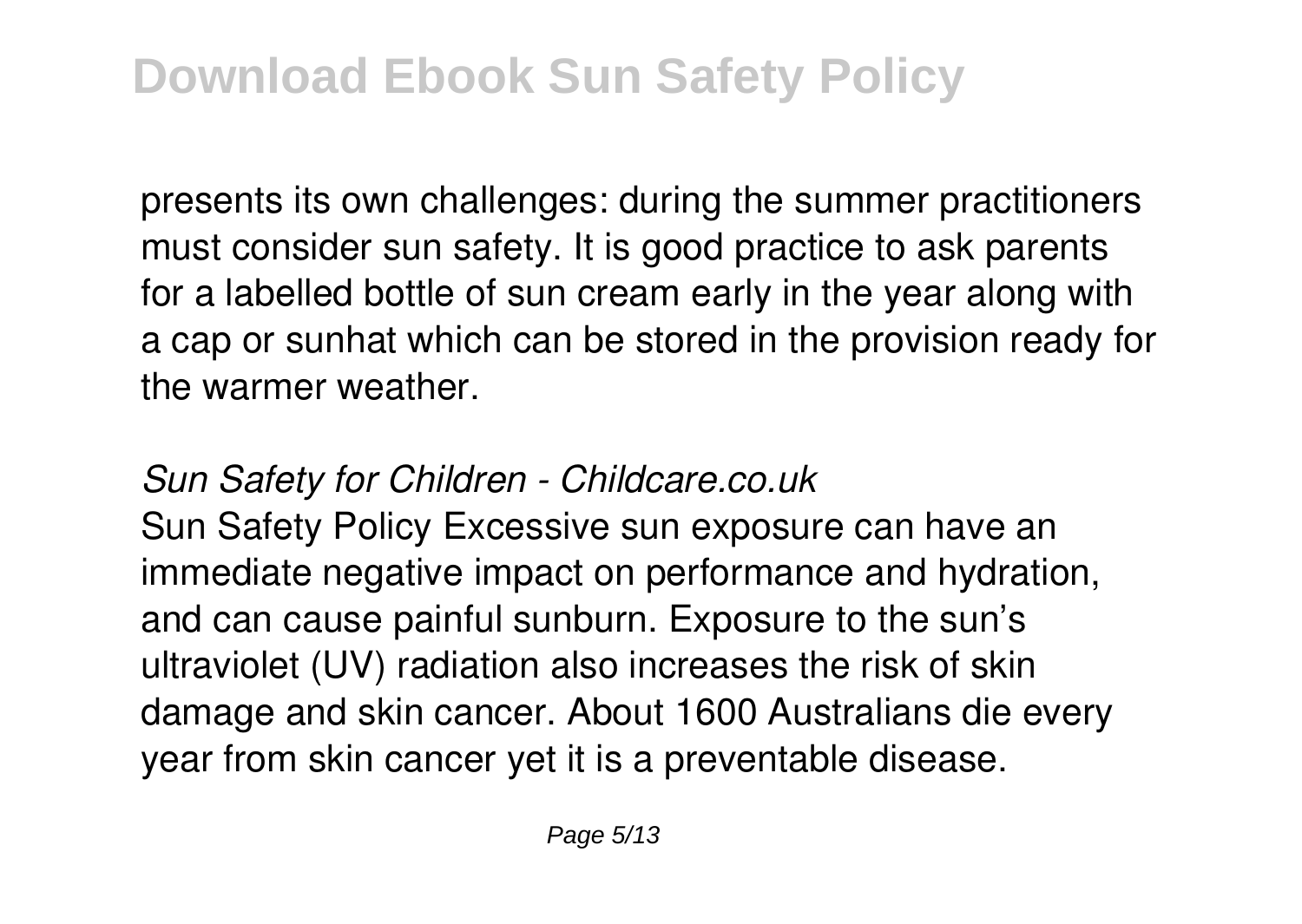*Sun Safety Policy*

SunProtectionPolicyGuidelinesforPrimarySchools \$ \$! Introduction\$\$! Thisdocumentisintendedasaguideforanyonein volvedindevelopingasunprotectionpolicyfor

*SunProtectionPolicyGuidelinesforPrimarySchools* Step One: Create your sun safety policy. THE TASK AND EVIDENCE OF COMPLETION • Create your Sun Safety Policy using our easy, online policy maker which is accessed via your school's login • Once completed, provide feedback via your login; RESOURCES PROVIDED TO ASSIST YOU • Comprehensive policy document for you to easily

*Sun Safe Schools - Are you a Sun Safe Superstar?* Page 6/13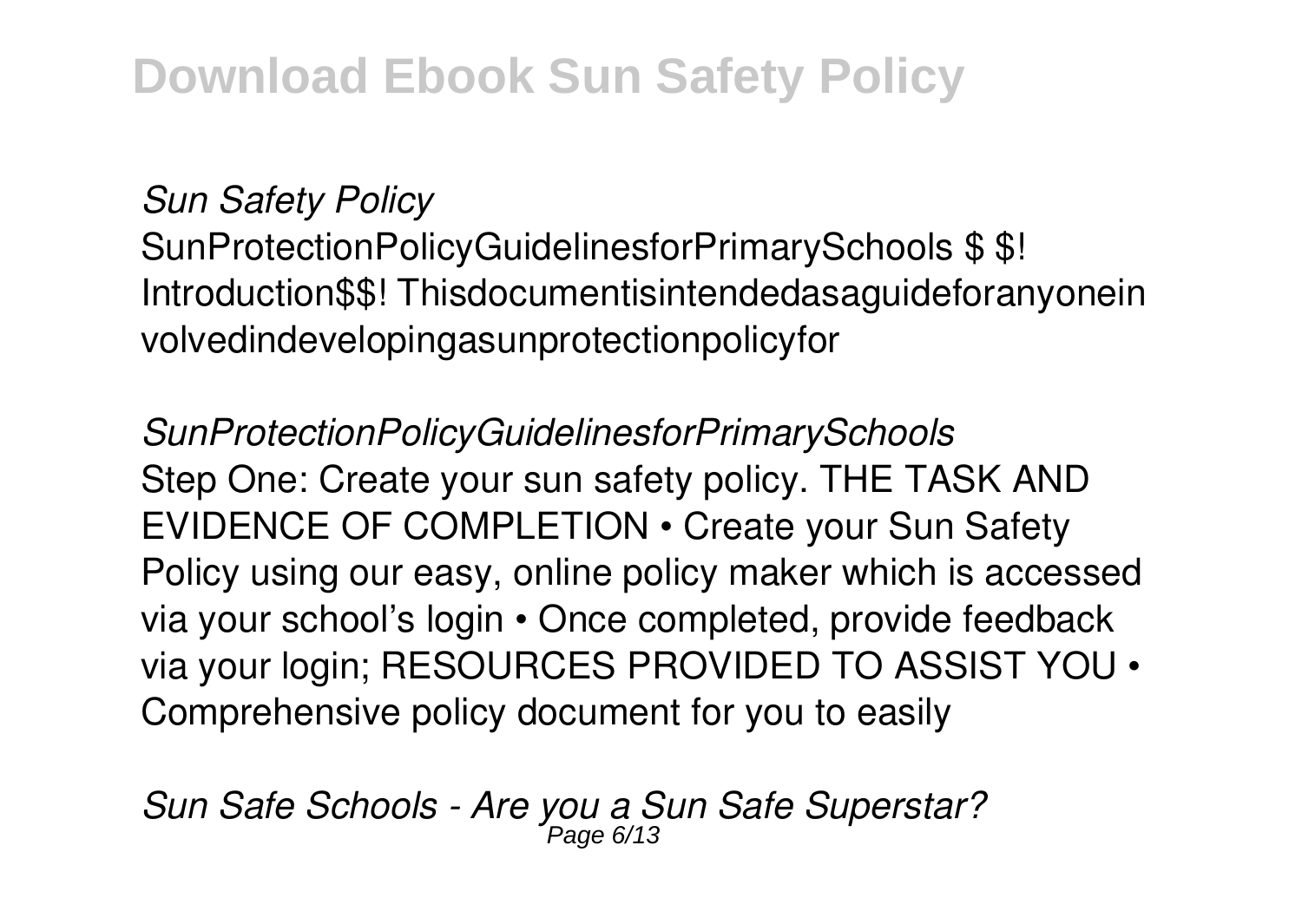There's no safe or healthy way to get a tan. A tan does not protect your skin from the sun's harmful effects. Aim to strike a balance between protecting yourself from the sun and getting enough vitamin D from sunlight. Sun safety tips. Spend time in the shade when the sun is strongest. In the UK, this is between 11am and 3pm from March to October.

#### *Sunscreen and sun safety - NHS*

a best-practice Sun Protection Policy and practices, early childhood education and care services can help protect staff, educators and children from UV radiation and teach children good sun protection habits from an early age. Early Childhood Education and Care Sun Protection Policy Submit your Sun Protection Policy. Step 2 Page 7/13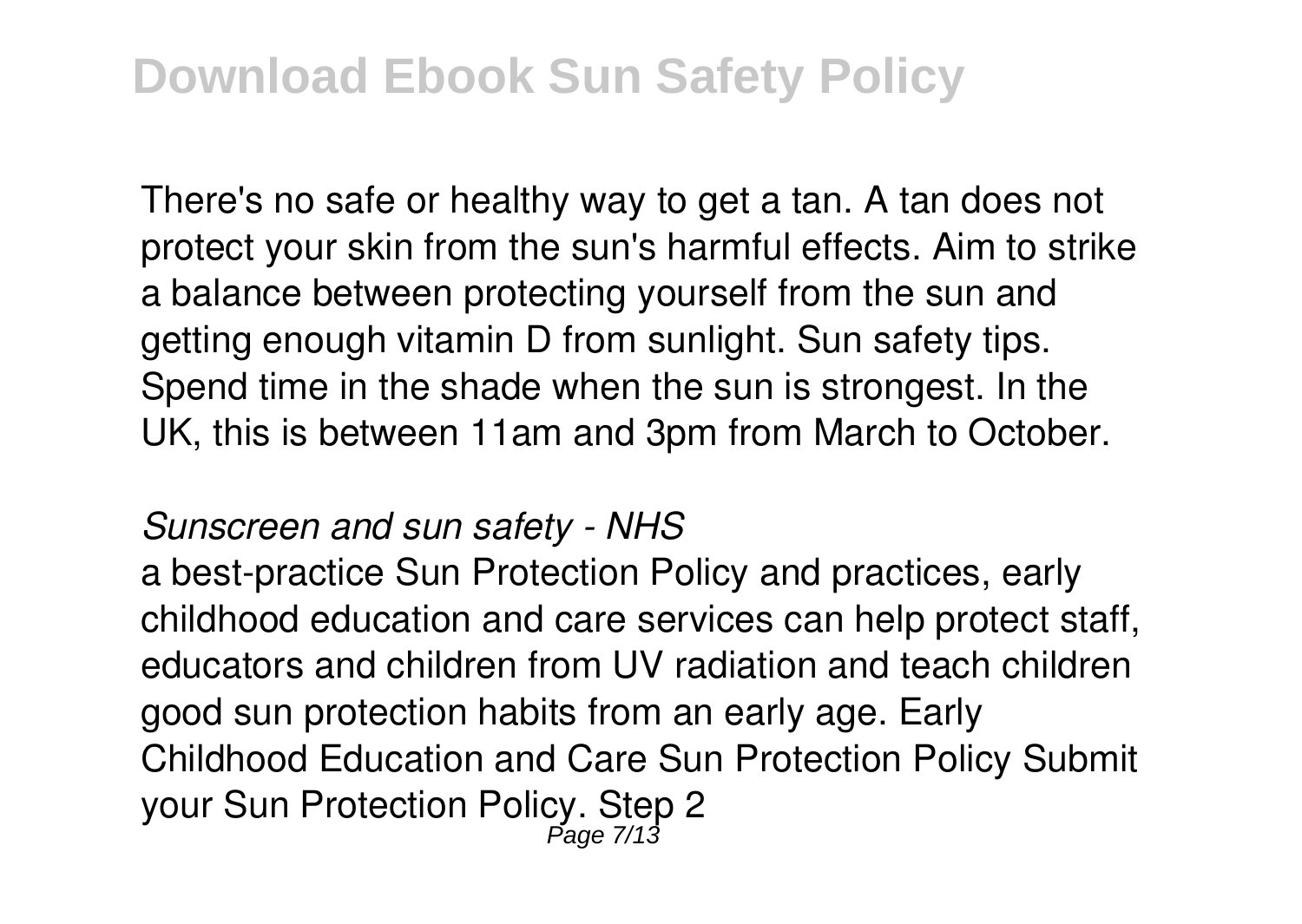*Early Childhood Education and Care Sun Protection Policy* All SunSmart members must have a current sun protection policy. Find out more about the membership program. For policy support or advice, you can also contact SunSmart.

### *SunSmart sample policies - SunSmart*

Sun Safety Policy. Royles Brook Primary School recognises that changes in the school environment and the introduction of a sun safety policy can help pupils reduce their lifetime sun exposure and potential risk for skin cancer. Royles Brook Primary School aims to adopt sun safe habits such as avoiding excessive sun exposure during peak hours, using shade and wearing cover up clothing. Page 8/13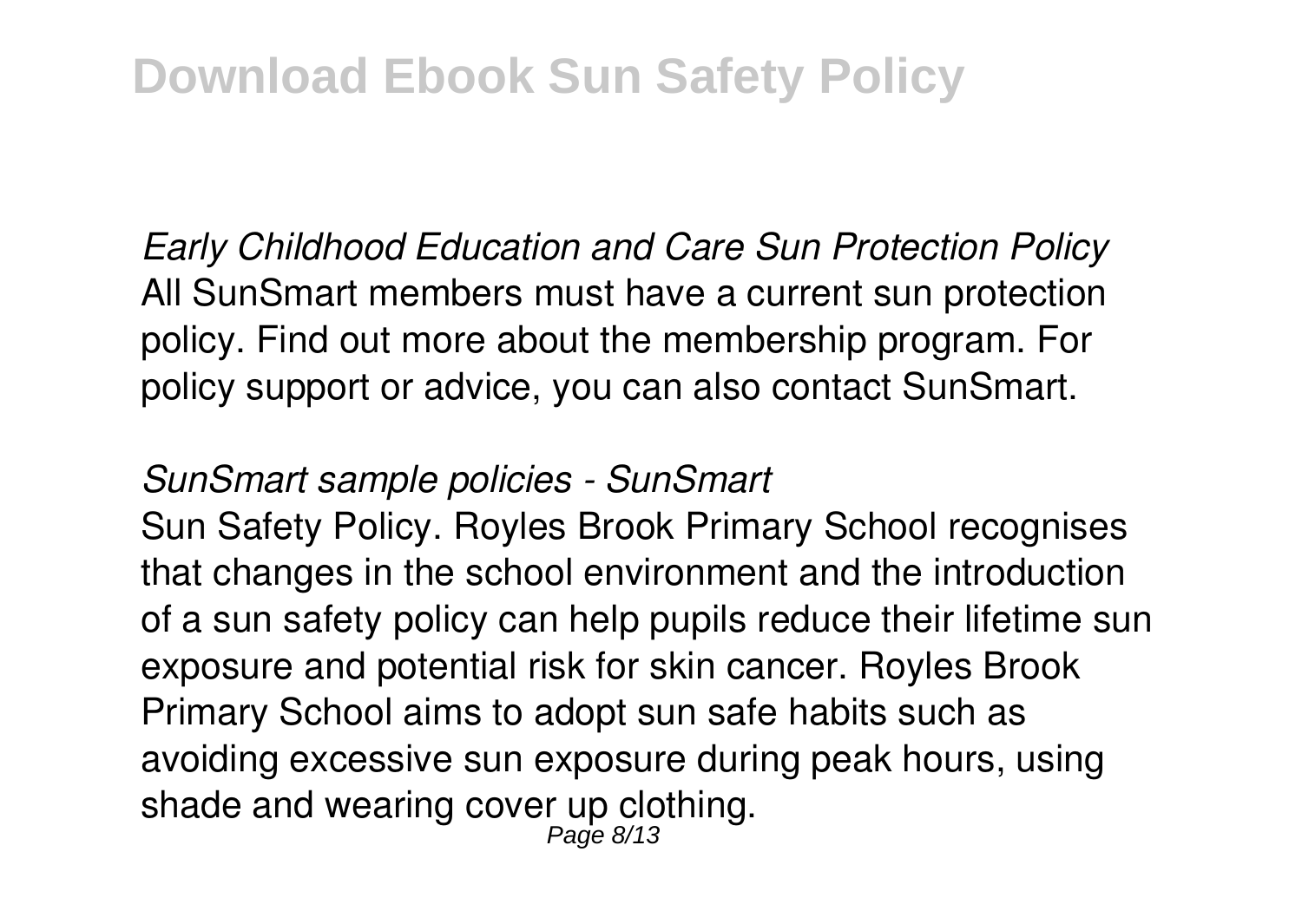### *Royles Brook Primary School » Sun Safety Policy* Cancer Council provides guidance on how much sun you need and how to protect yourself from getting too much sun exposure. We also offer a range of high quality, affordable sun protection products to help keep you safe from the sun's damaging UV rays. For in-depth information and statistics, visit Skin cancer statistics and issues.

### *Sun safety | Cancer Council*

Sun exposure in the first 15 years of life contributes significantly to a persons lifetime risk of skin cancer highlighting the importance of schools and parents working together, to increase . knowledge, influence behaviour, Page 9/13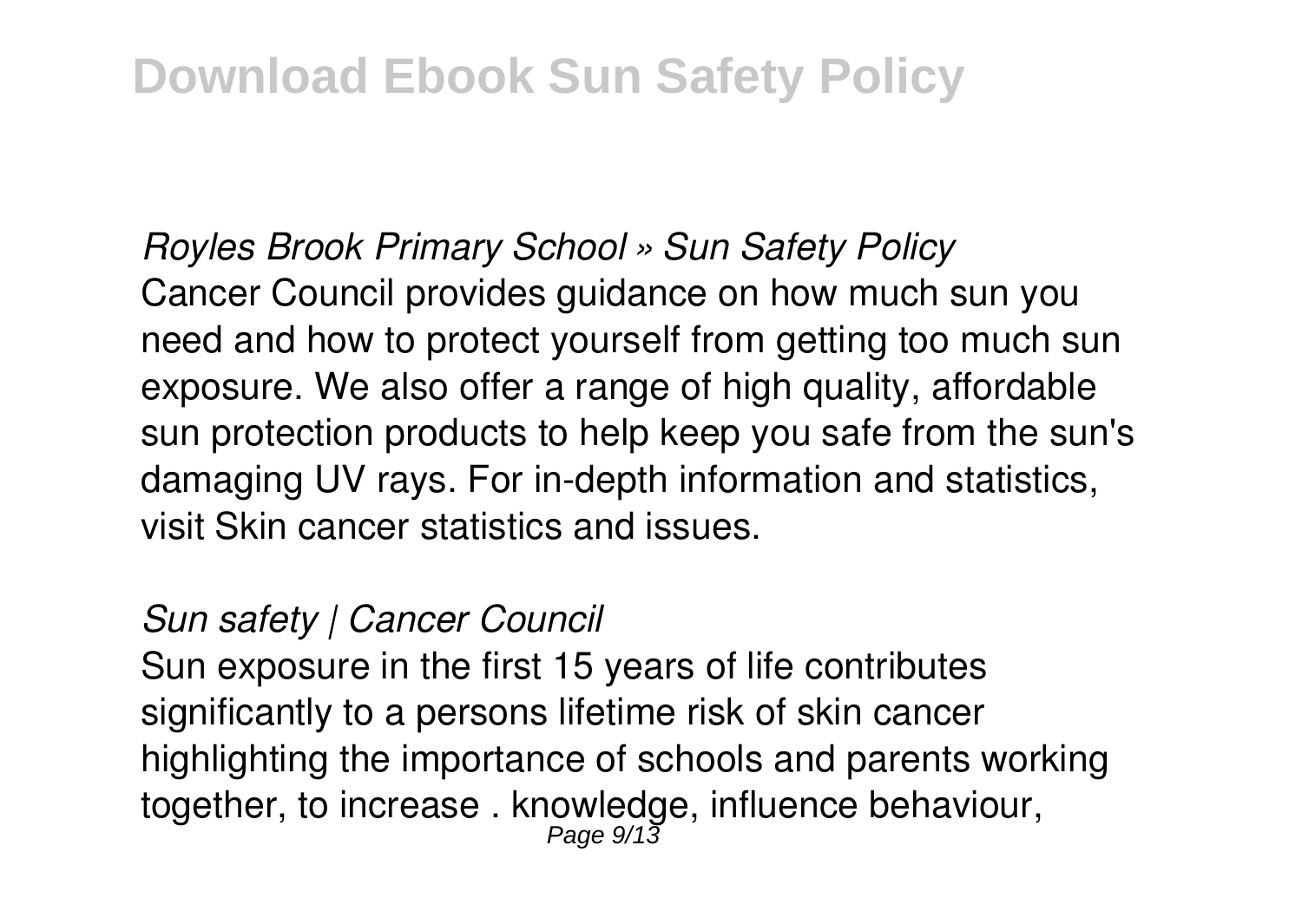ensure children are protected against UV and learn how to enjoy the sun safely. DATE COMPLETED: SUN SAFETY POLICY. RATIONALE

*SUN SAFETY POLICY - paulerspuryschool.co.uk* This sample Sun Protection Policy is intended as a guide only. Organisations should use this sample policy as a model when developing a Sun Protection Policy, and make amendments that suit the needs and practicalities of their own workplace.

*Sample Sun Protection Policy for outdoor workers* From creating your sun safety policy and communicating with parents, to educating early learners - our 3 step accreditation<br>Page 10/13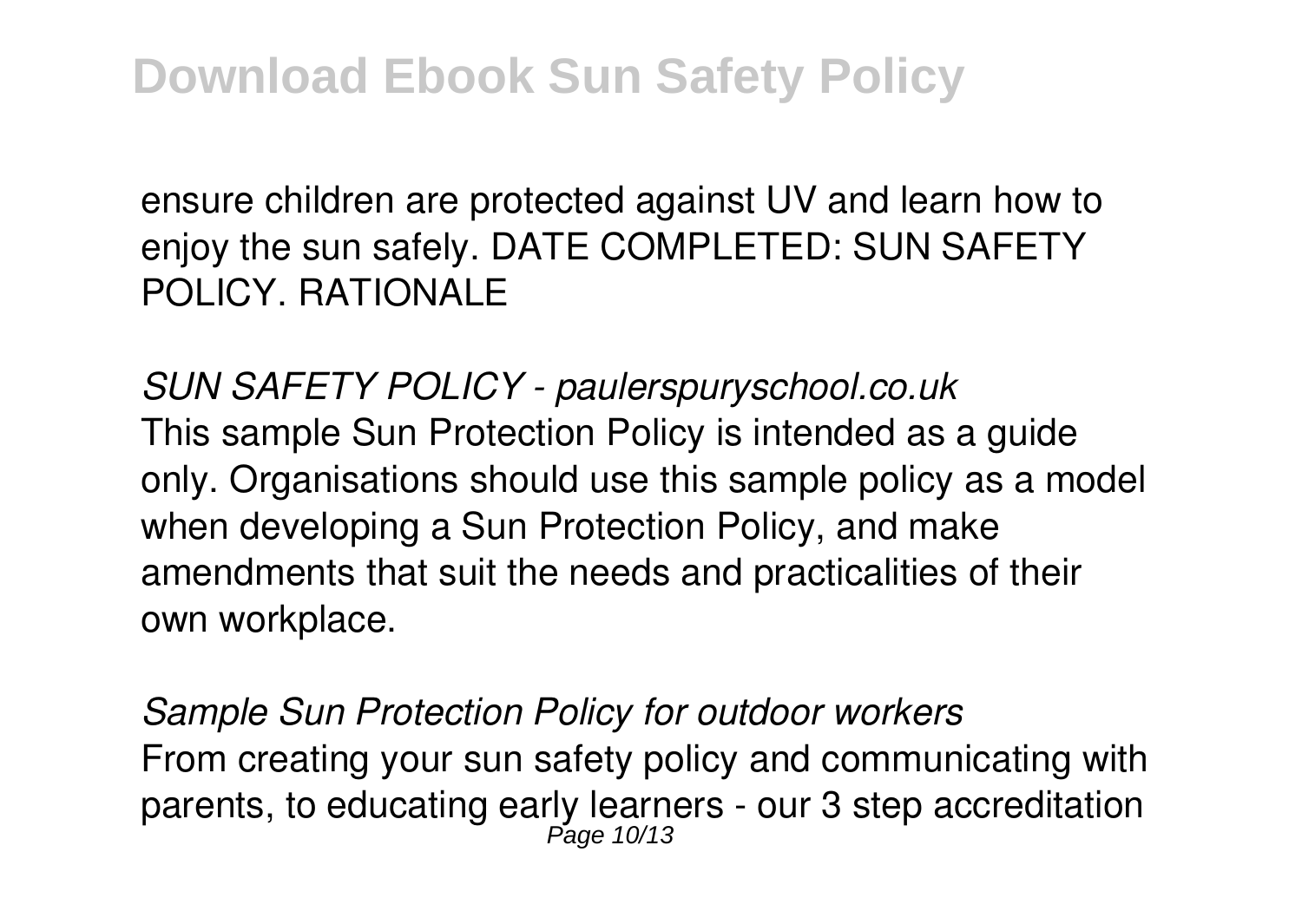programme provides you with all the guidance, support and resources you need, to help you every step of the way.

#### *Sun Safe Nurseries*

One of the best ways to protect your skin from the sun's UV rays is to spend some time in the shade. You can find or create shade in many ways. Take a break under trees, umbrellas, canopies or head indoors. Although shade structures can reduce your overall exposure to UV, it probably won't completely protect you.

*Ways to enjoy the sun safely | Cancer Research UK* Sun Safety and Skin Cancer Information for Parents Skcin's Sun Safey and Skin Cancer pocket sized booklets are ideal to Page 11/13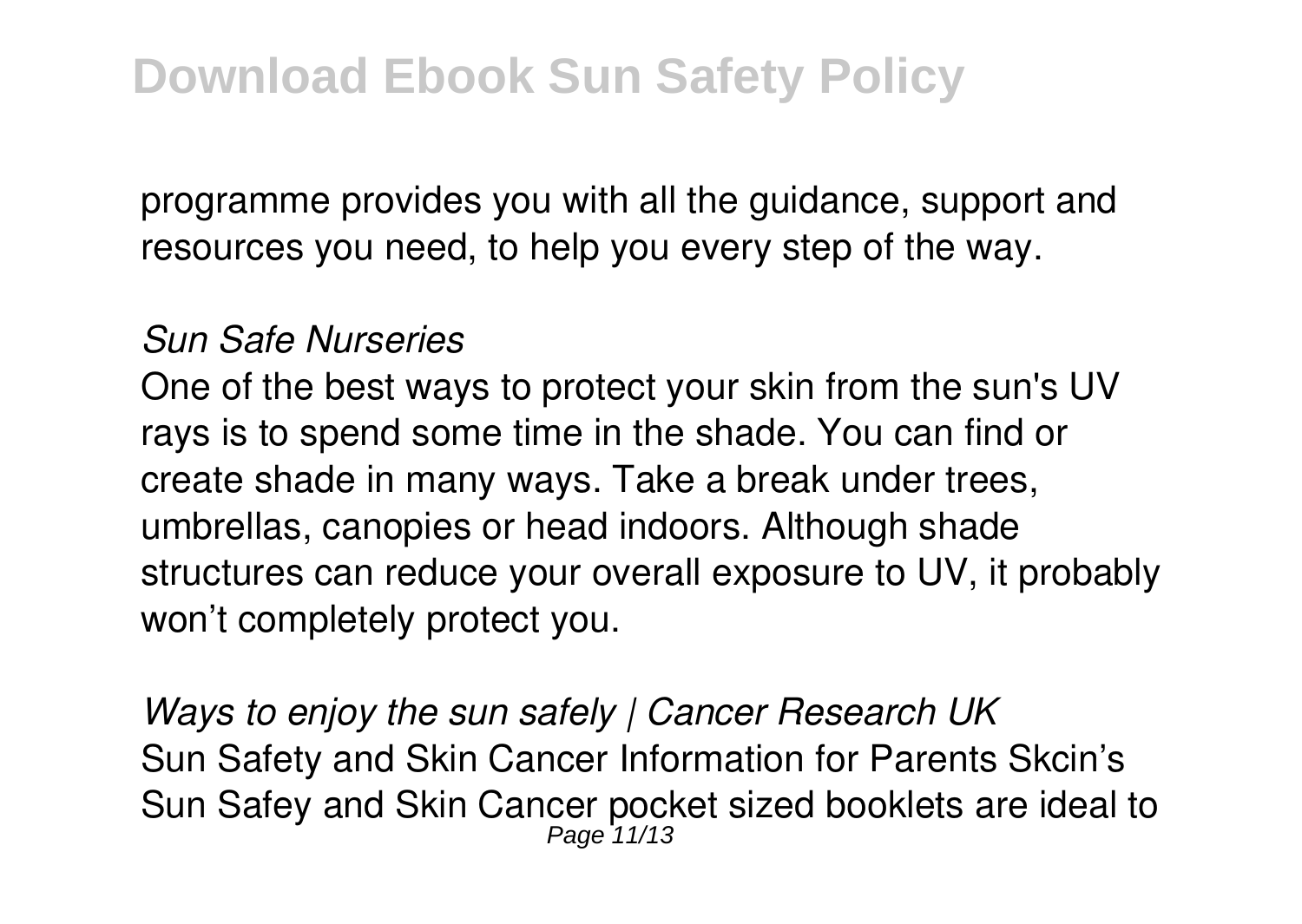give to parents to not only reinforce your efforts and generate support, but in raising vital awareness on the risks associated with UV, how to prevent skin cancer and how to detect the early signs and symptoms.

*Free Resources - Sun Safe Nurseries* Social Media, Texts, Apps, Email and Messaging Services Policy; Photography, Filming and Social Media Broadcasting Policy; Travelling To and From Matches Policy; Sun Safety Policy; Smoking Policy; Concussion Policy